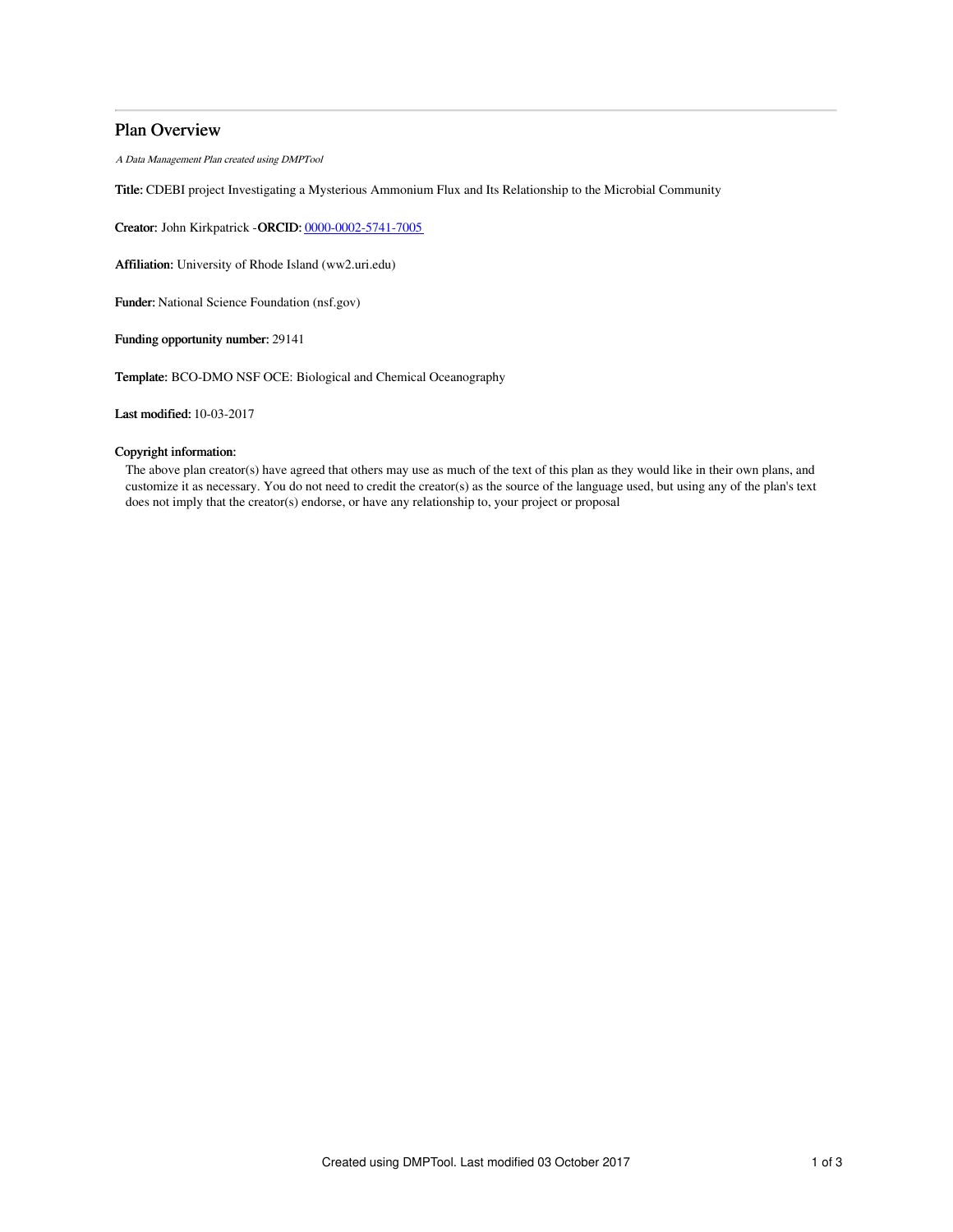# CDEBI project Investigating a Mysterious Ammonium Flux and Its Relationship to the Microbial **Community**

### Data Policy Compliance

Identify any published data policies with which the project will comply, including the NSF OCE Data and Sample Policy as well as other policies that may be relevant if the project is part of a large coordinated research program (e.g. GEOTRACES).

Question not answered.

#### Pre-Cruise Planning

If the proposed project involves a research cruise, describe the cruise plans. (Skip this section if it is not relevant to your proposal.) Consider the following questions: (1) How will pre-cruise planning be coordinated? (e.g. email, teleconference, workshop) (2) What types of sampling instruments will be deployed on the cruise? (3) How will the cruise event log be recorded? (e.g. the Rolling Deck to Repository (R2R) event logger application, an Excel spreadsheet, or paper logs) (4) Will you prepare a cruise report?

Question not answered.

### Description of Data Types

Provide a description of the types of data to be produced during the project. Identify the types of data, samples, physical collections, software, derived models, curriculum materials, and other materials to be produced in the course of the project. Include a description of the location of collection, collection methods and instruments, expected dates or duration of collection. If you will be using existing datasets, state this and include how you will obtain them. Experimental data: DNA sequences (16 rRNA) extracted from marine sediment and sequenced on a 454 GS-FLX pyrosequencer.

### Data and Metadata Formats and Standards

Identify the formats and standards to be used for data and metadata formatting and content. Where existing standards are absent or deemed inadequate, these formats and contents should be documented along with any proposed solutions or remedies. Consider the following questions: (1) Which file formats will be used to store your data? (2)<br>What type of contextual details (metadata) will you creating a data dictionary, code list, or glossary? (5) What types of quality control will be used? How will data quality be assessed and flagged? Data is archived with and publicly available at the Visualization and Analysis of Microbial Population Structures (VAMPS) website at https://vamps.mbl.edu/index.php , under project ID JBK\_IO\_Bv6v4.

### Data Storage and Access During the Project

Describe how project data will be stored, accessed, and shared among project participants during the course of the project. Consider the following: (1) How will data be shared among project participants during the data collection and analysis phases? (e.g. web page, shared network drive) (2) How/where will data be stored and backed-up? (3) If data volumes will be significant, what is the estimated total file size?

Data is stored and accessible at vamps.mbl.edu .

#### Mechanisms and Policies for Access, Sharing, Re-Use, and Re-Distribution

Describe mechanisms for data access and sharing, and describe any related policies and provisions for re-use, re-distribution, and the production of derivatives. Include provisions for appropriate protections of privacy, confidentiality, security, intellectual property, or other rights or requirements. Consider the following: (1) When will data be made publicly available and how? Identify the data repositories you plan to use to make data available. (2) Are the data sensitive in nature (e.g. endangered species concerns, potential patentability)? If so, is public access inappropriate and how will access be provided? (e.g. formal consent agreements, restricted access) (3) Will any permission restrictions (such as an embargo period) need to be placed on the data? If so, what are the reasons and what is the duration of the embargo? (4) Who holds intellectual property rights to the data and how might this affect data access? (5) Who is likely to be interested in re-using the data? What are the foreseeable re-uses of the data? Data was made publicly available in 2016 and is freely available for download and re-analysis by all interested parties. Data is to be linked to BCO-DMO as well as CDEBI websites (http://www.darkenergybiosphere.org/). All sequence data and information collected under this project can and has been made publically available without restriction.

### Plans for Archiving

Describe the plans for long-term archiving of data, samples, and other research products, and for preservation of access to them. Consider the following: (1) What is your longterm strategy for maintaining, curating, and archiving the data? (2) What archive(s) have you identified as a place to deposit data and other research products? The primary archive for this data is the VAMPS website https://vamps.mbl.edu/index.php . If and when data migration become necessary the data will be moved to the